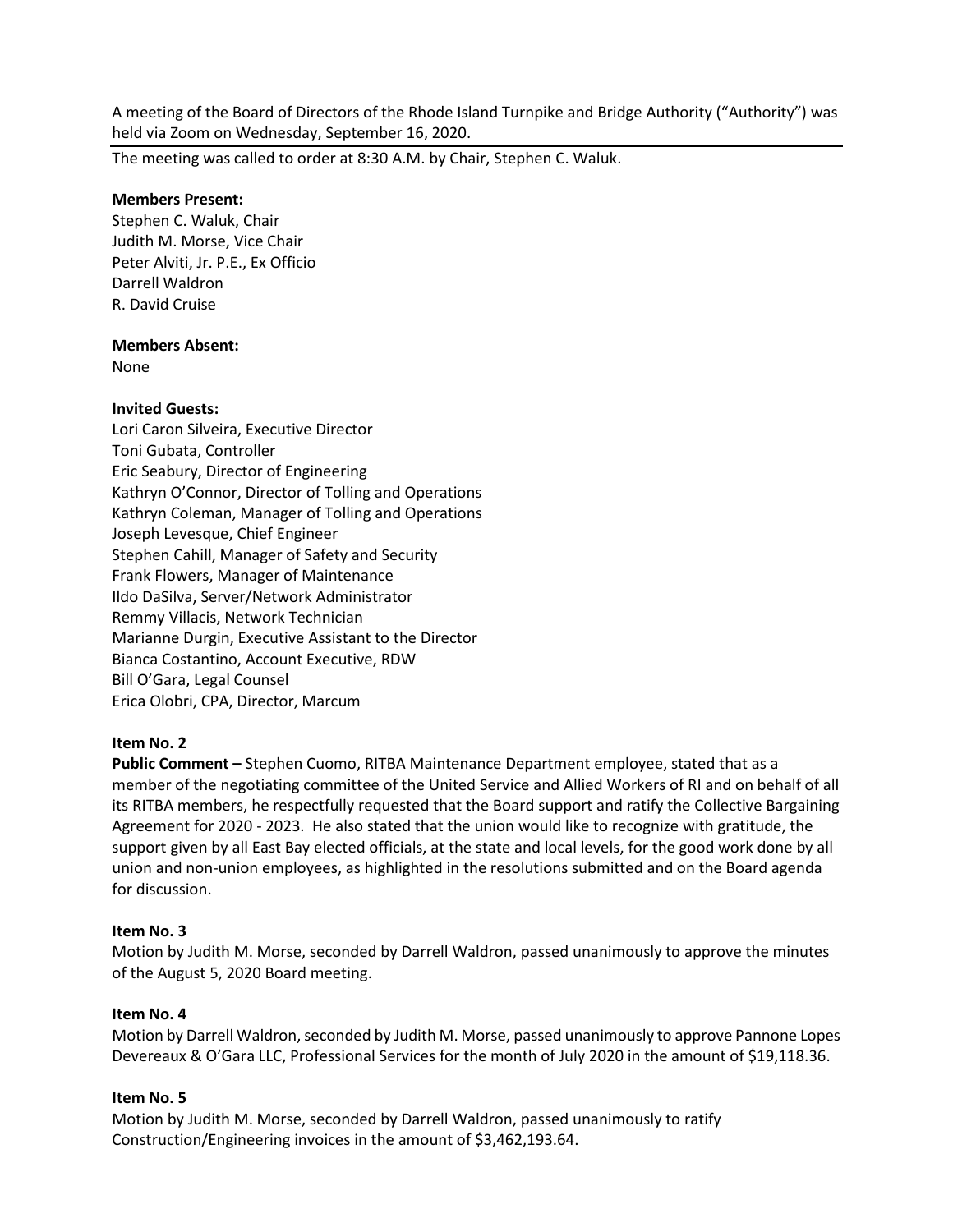RITBA Minutes – September 16, 2020 Board Meeting Page 2

## **Item No. 6**

Motion by Judith M. Morse, seconded by Darrell Waldron, voted unanimously to receive resolutions for discussion from the City of Newport and the Towns of Portsmouth, Middletown and Jamestown. All four resolutions expressed concern about potential legislation supporting a merger of RITBA and RIDOT. Director Morse requested that Director Alviti provide the Board with an update. Director Alviti indicated that a bill to merge RITBA and RIDOT was submitted early in last year's budget process. The legislature has not convened to ratify a new budget, nor have they convened on other issues, this being one of them. The General Assembly is due to convene on the budget after the November election. Director Alviti had several concerns about the information presented in the resolutions, feeling many of the points presented contained misleading information, which he highlighted. Chair Waluk noted that as the Board of Directors of the Authority, appointed by the Governor to oversee the operations of the Turnpike and Bridge, the Board does not have jurisdiction to make any decisions relating to a proposed merger. The Chair feels that the concept requires legislative hearings, where the bill would be fully vetted, and the policy makers and officials would make informed decisions. At that time, the cities and towns with concerns would have an opportunity to weigh in, as well. He asked that Director Alviti provide the Board with the bill number and sponsor. Executive Director Caron Silveira stated that she does not have a copy of any bill submitted, only an early draft, and that once she receives a copy of the bill, she will circulate it to the RITBA Board.

## **Item No. 7**

#### CBA 2020 – 2023

Executive Director Caron Silveira indicated that the union had voted to accept the proposed Collective Bargaining Agreement for 2020 - 2023. There were a few minor changes to the agreement, one being a potential .5% wage increase in January or February of 2021 if certain benchmarks in toll revenue and gas tax are met. There would also be a wage and health benefit reopener for the second and third years of the contract. Director Morse requested that RITBA legal counsel review the agreement. A motion was made by Chair Stephen C. Waluk, seconded by Judith M. Morse, and passed unanimously to table this item, have it reviewed by RITBA legal counsel, and be brought back to the Board at the October meeting.

#### **Item No. 8**

Motion by R. David Cruise, seconded by Darrell Waldron, passed unanimously to approve a 3.4% discretionary contribution to the 401K plan for eligible employees for FY 2021 at a cost not to exceed \$136,133.92. This item was included in the FY 2021 budget and the percentage of contribution is the same as in years past.

#### **Item No. 9**

Motion by R. David Cruise, seconded by Judith M. Morse, passed unanimously to award Contract 20-5 – DMV Look-Up for Violations Processing System to Law Enforcement Systems, (LES) LLC at a cost to the Authority not to exceed \$25,000 annually. The contract will be for three years with an option to extend for 2 additional, 1 -year terms. LES was the only bidder and they are the current provider. There was a price reduction by two cents per look-up with this new contract.

#### **Item No. 10**

Motion by R. David Cruise, seconded by Darrell Waldron, passed unanimously to award Gannett Fleming, Inc. the task order assignment of assisting with the procurement of a replacement back office system (BOS) for the Electronic Toll System at a cost not to exceed \$500,000. In addition to the development and